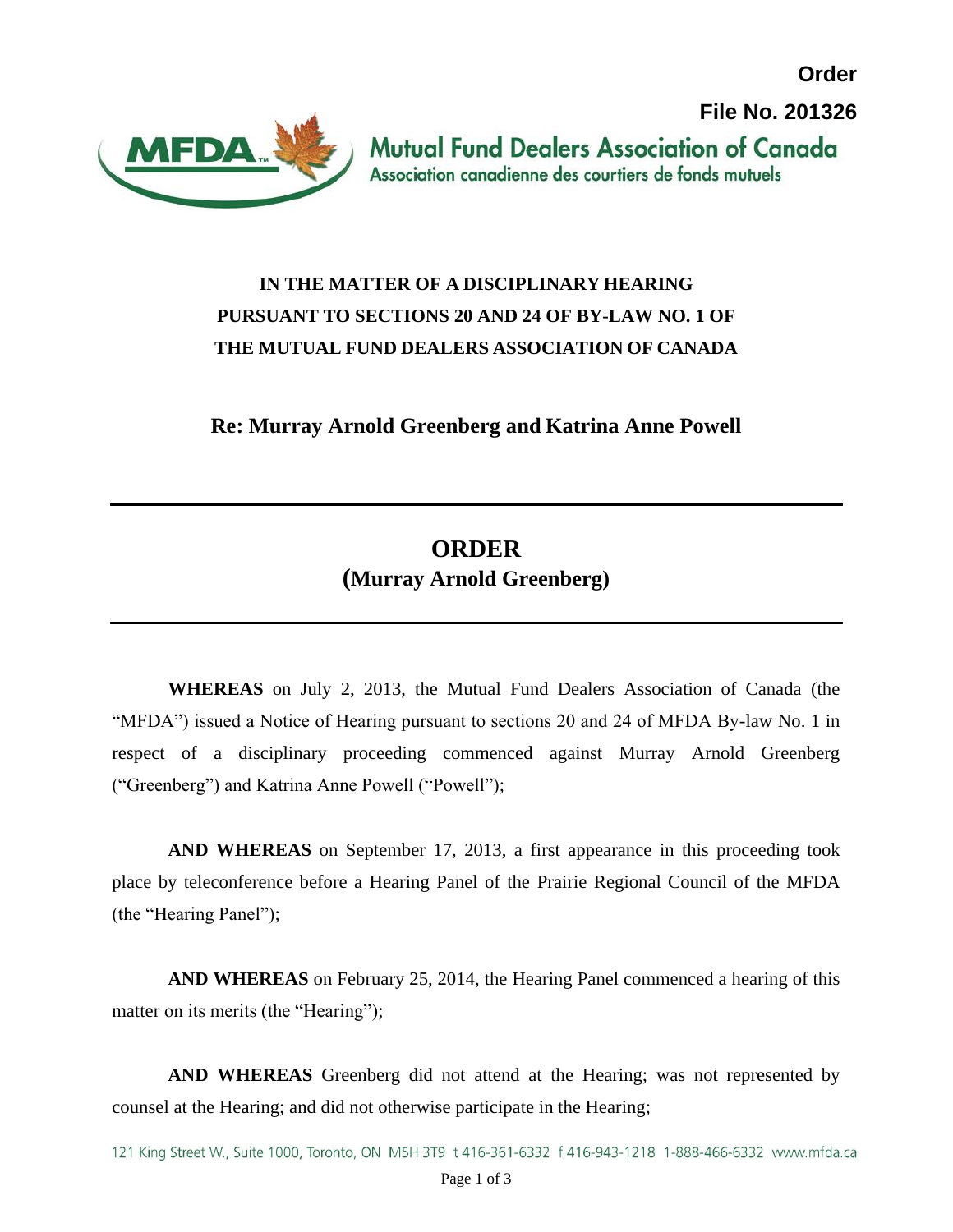**AND WHEREAS** upon reading the Affidavit of Alan Currie sworn February 21, 2014, and the exhibits attached thereto, and upon hearing the submissions of counsel for Staff, no none appearing on behalf of the Respondent, the Hearing Panel is of the opinion that:

a) between September 2005 and April 2009, Greenberg engaged in securities related business that was not carried on for the account and through the facilities of the Member by recommending, selling, facilitating the sale or making referrals in respect of the sale of approximately \$13.45 million of investment products to at least 40 clients outside the Member, contrary to MFDA Rules 1.1.1, 2.4.2 and 2.1.1.

b) between September 2005 and April 2009, Greenberg had and continued in another gainful occupation which was not disclosed to and approved by the Member by recommending, selling, facilitating the sale or making referrals in respect of the sale of approximately \$13.45 million of investment products to at least 40 clients outside the Member, contrary to MFDA Rules 1.2.1(d) and 2.1.1.

c) In or around July 2009, Greenberg failed to inform the Member of a complaint from client NH Ltd. concerning the sale of an investment outside the Member, contrary to s. 4.1 of MFDA Policy No 6.

## **IT IS HEREBY ORDERED THAT**:

1. Greenberg shall be permanently prohibited from conducting securities related business while in the employ of, or associated with, any MFDA Member, pursuant to s.24.1.1(e) of MFDA By-law No. 1;

2. Greenberg shall pay a fine of \$250,000, pursuant to s.24.1.1(b) of MFDA By-law No. 1;

3. Greenberg shall pay costs in the amount of \$10,000, pursuant to s.24.2 of MFDA By-law No. 1; and